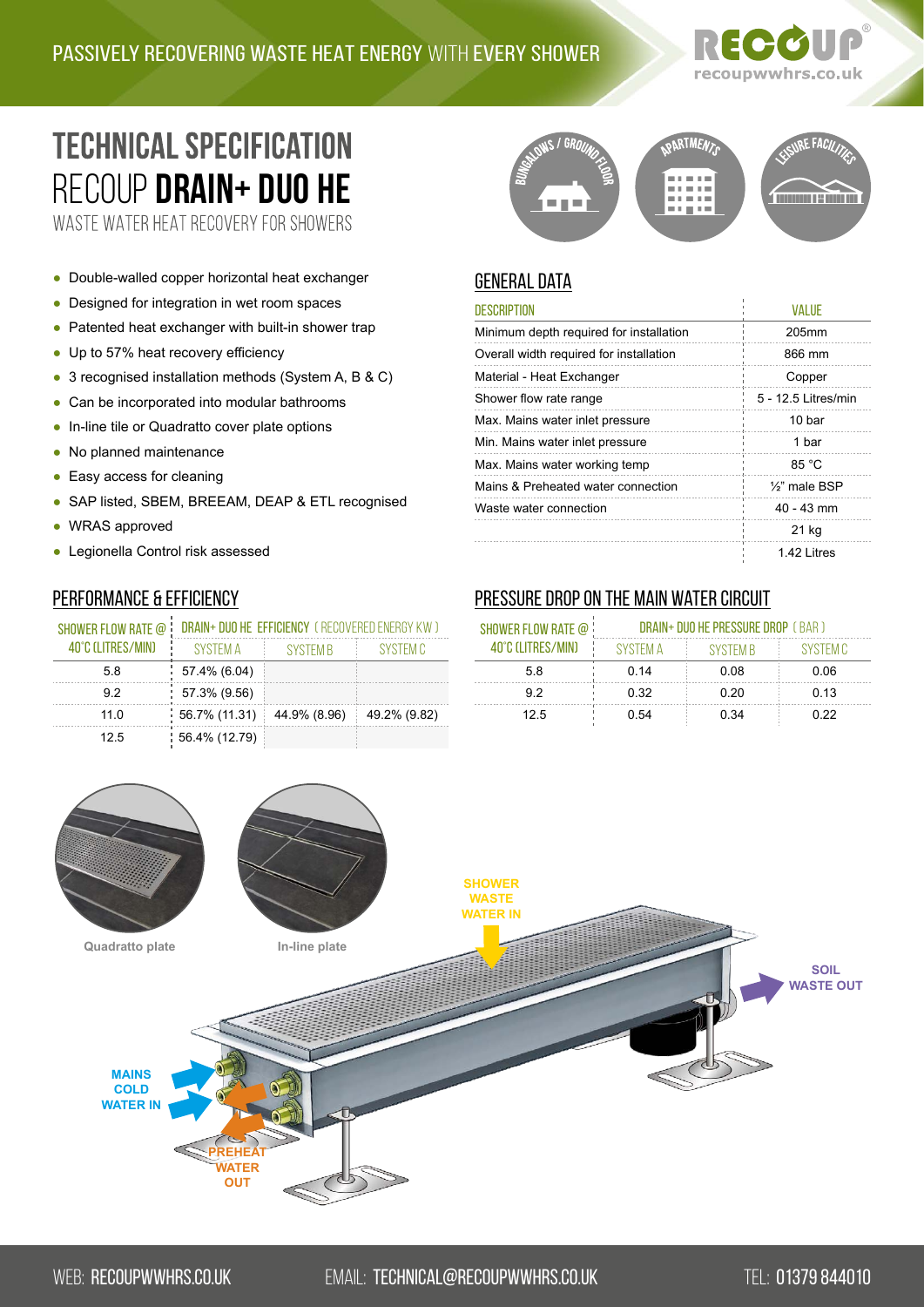

## DRAWINGS & DIAGRAMS